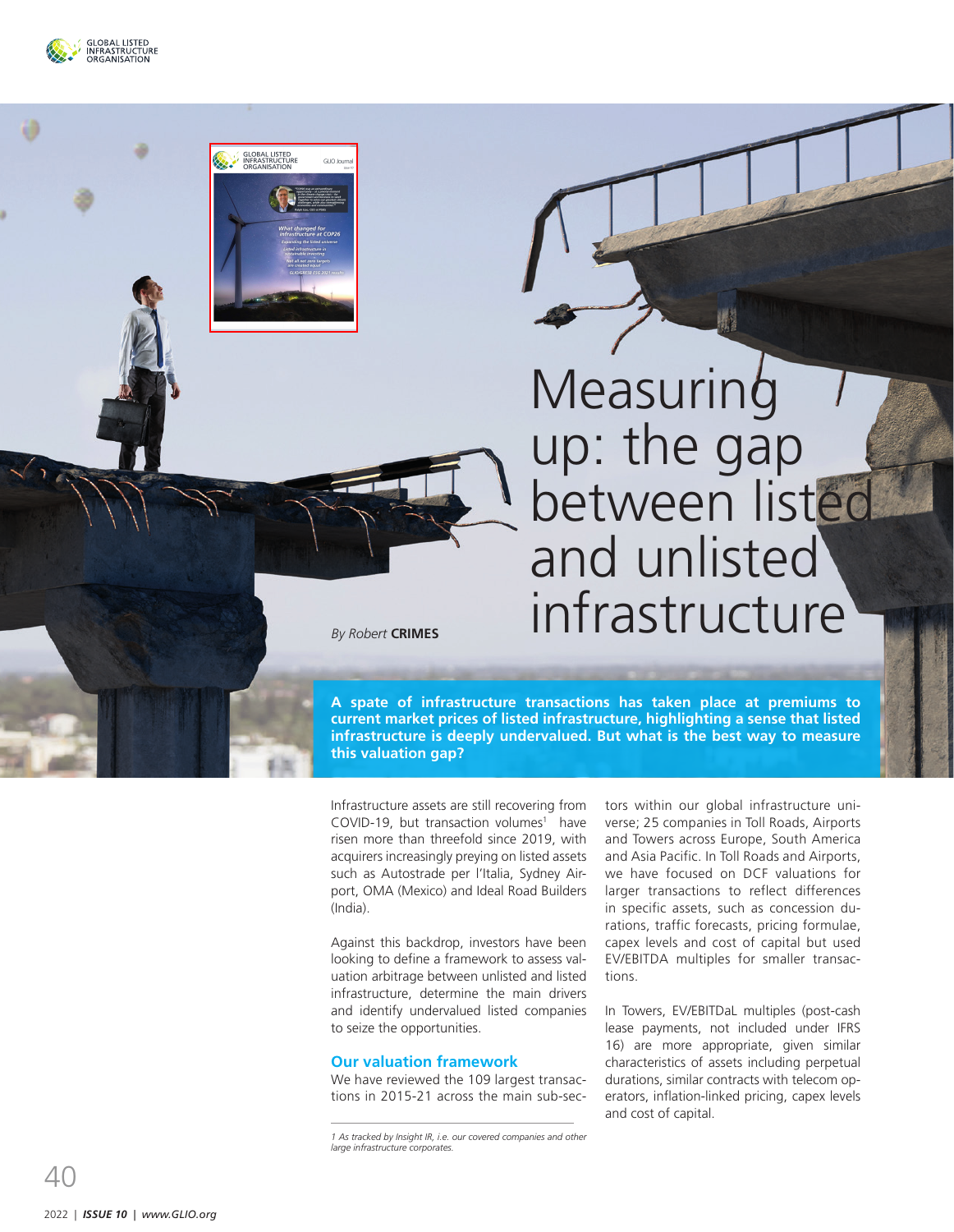

*Investors have been looking to define a framework to assess valuation arbitrage between unlisted and listed infrastructure, determine the main drivers and identify undervalued listed companies to seize the opportunities.*



**Figure 1: Transaction volumes in overall infrastructure sector (€m)**

*Source: Insight Investment Research LLP, company data*





*Source: Insight Investment Research LLP, company data. Rolling six-month average of transactions relative to Insight NAV.*

### **1. More transaction volumes at large premiums to listed infrastructure**

Global infrastructure transactions we track reached €58bn in 2021E, a threefold increase on the average annual level in 2019-20 (Figure 1), with a recent trend of listed companies being taken private, such as Autostrade per l'Italia and Sydney Airport.

Our estimates indicate overall listed infrastructure valuations are on average at approx. -30% discounts to transactions valuations, a little below their sixyear average of -37% in 2015-21.

We assess valuation for Toll Roads and Airports relative to our NAVs, set by DCF valuations for individual assets or SOTP-based valuations for multi-asset companies, and for Towers based on EV/EBITDaL multiples. We estimate that for listed valuations to close the gap with transaction valuations, listed infrastructure share prices would need to rise approx. 40% in transportation infrastructure. Transactions have been on average at our NAVs, but listed valuations significantly below that level.

We have assessed valuation separately by sub-sector. Regarding Toll Roads, for the larger 19 transactions in 2015-21 – from Australian fund IFM acquiring 25% of Conmex in 2015 to Ferrovial acquiring 25% of Ideal Road Builders in 2021 – our DCF valuations indicated transaction prices were on average only -12% below our Insight NAVs.

However, our listed Toll Road universe currently trades at an average discount to Insight NAV of -40%, with listed share prices needing to rise on average 42% to close the gap versus transactions.

In Airports, for the larger 11 transactions in 2015-21 – from GAP  $>$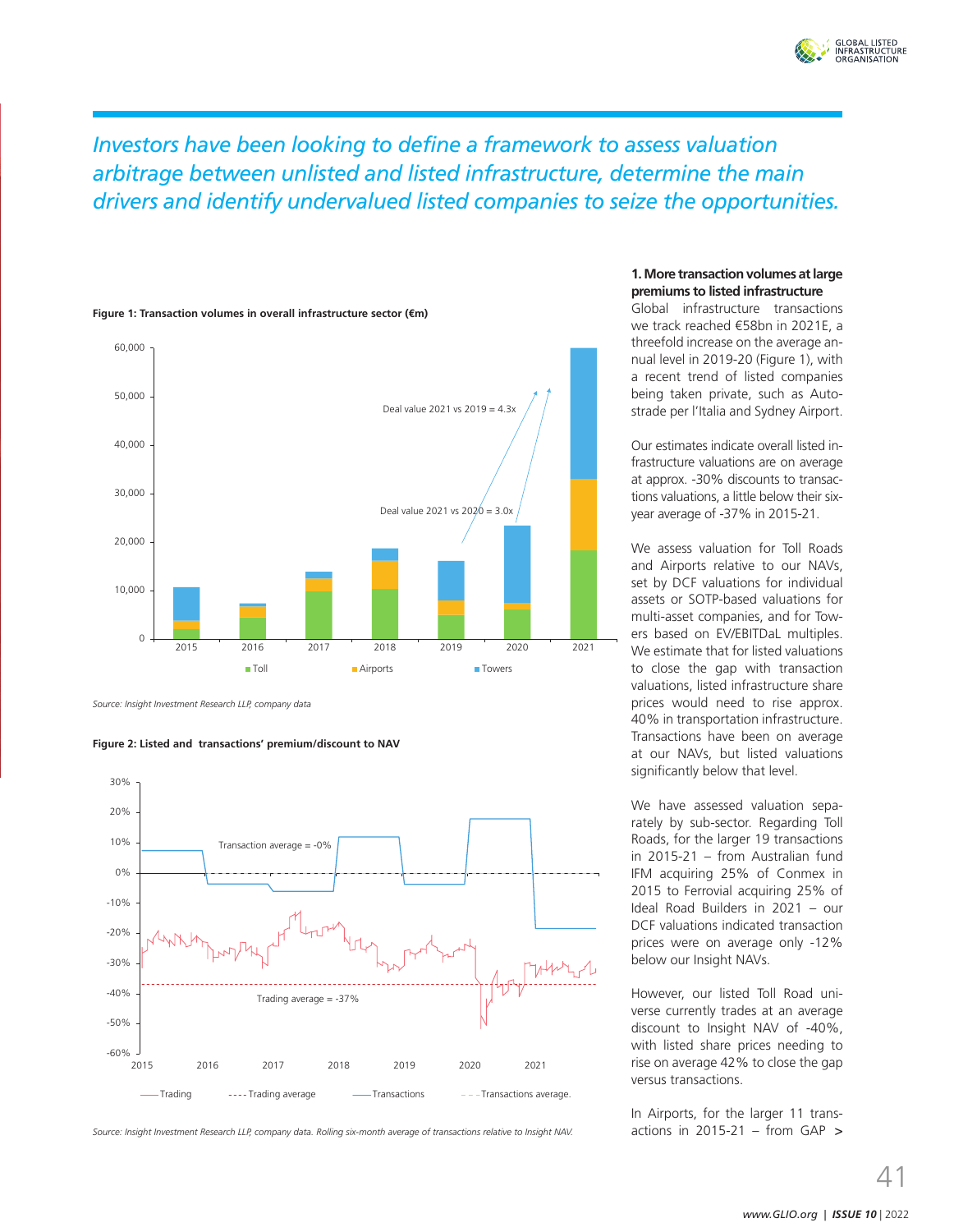

acquiring Montego Bay in 2015 to an IFM-led consortium agreeing to acquire Sydney Airport in 2021 – our DCF valuations indicated transaction prices were on average at a 23% premium to Insight NAV.2

Most notably three deals were at sizeable premiums to our NAVs, namely Vinci's acquisition of 50% of Gatwick, Eiffage's acquisition of 49.99% of Toulouse Airport, C and ADP's acquisition of 49% of GMR Airports in India.

However, our listed Airport universe trades at an average discount to Insight NAV of -27%, with listed share prices needing to rise on average 40% to close the gap to our NAVs, or even more to close the gap to transactions.

In Towers, for the larger 30 transactions in 2016-21 – from Cellnex acquiring Protelindo towers in Holland in 2016 to American Tower acquiring CoreSite in 2021 – FY0-FY1 EV/EBITDaL multiples paid averaged 18.8x. However, multiples have risen from an average 14.7x in 2018-19 to 28.0x in 2021.

Listed Towers currently trade at an average EV/EBITDaL of 21.6x in 2023E. Share prices need to rise an average 40% to C close the EV/EBITDaL gap to transactions M in 2021 (based on equity to EV of 75%), but significantly more to close the gap to the average EV/EBITDaL implied by our NAVs for Inwit, Cellnex and Vantage Tow-K ers of 38x (Figure 3).

### **2. Drivers: low cash-on-cash and strong, reliable free cash flow (FCF) growth**

In addition to attractive valuations for listed infrastructure, the recent boom in transactions has two main drivers:

a. Reliable dividend streams: We estimate for our infrastructure universe an average IRR of 8.6%, 310bps above an average cost of equity of 5.4%, indicating high and undervalued lifetime FCF with recurring FCF growth of 5.5% CAGR

*2 Excluding ASPI sale agreed in June 2021 at a price -32% below our NAV due to government pressure.*

**Figure 3: Towers transaction FY0-FY1 EV/EBITDaL multiples**



*Source: Insight Investment Research LLP, Company data.* 





*Source: Insight Investment Research LLP. Recurring FCF Op FCF minus post interest, tax and maintenance capex.* 

in 2023-31, and a recurring FCF yield of 7.5% in 2022E, driven by a solid 5.1% CAGR in organic EBITDA in 2024-35E (Figure 4). French toll road APRR provides a good example, having grown traffic consistently at 2.3% CAGR (average GDP multiplier 1.0x) and EBITDA at 2.8% CAGR (traffic, margin enhancement and CPI linkage) in 2002-19. We estimate continued growth in traffic at +1.2% CAGR and EBITDA +2.4% (CPI 1.5% pa) in 2024-34E (Fig-

 $\Delta$